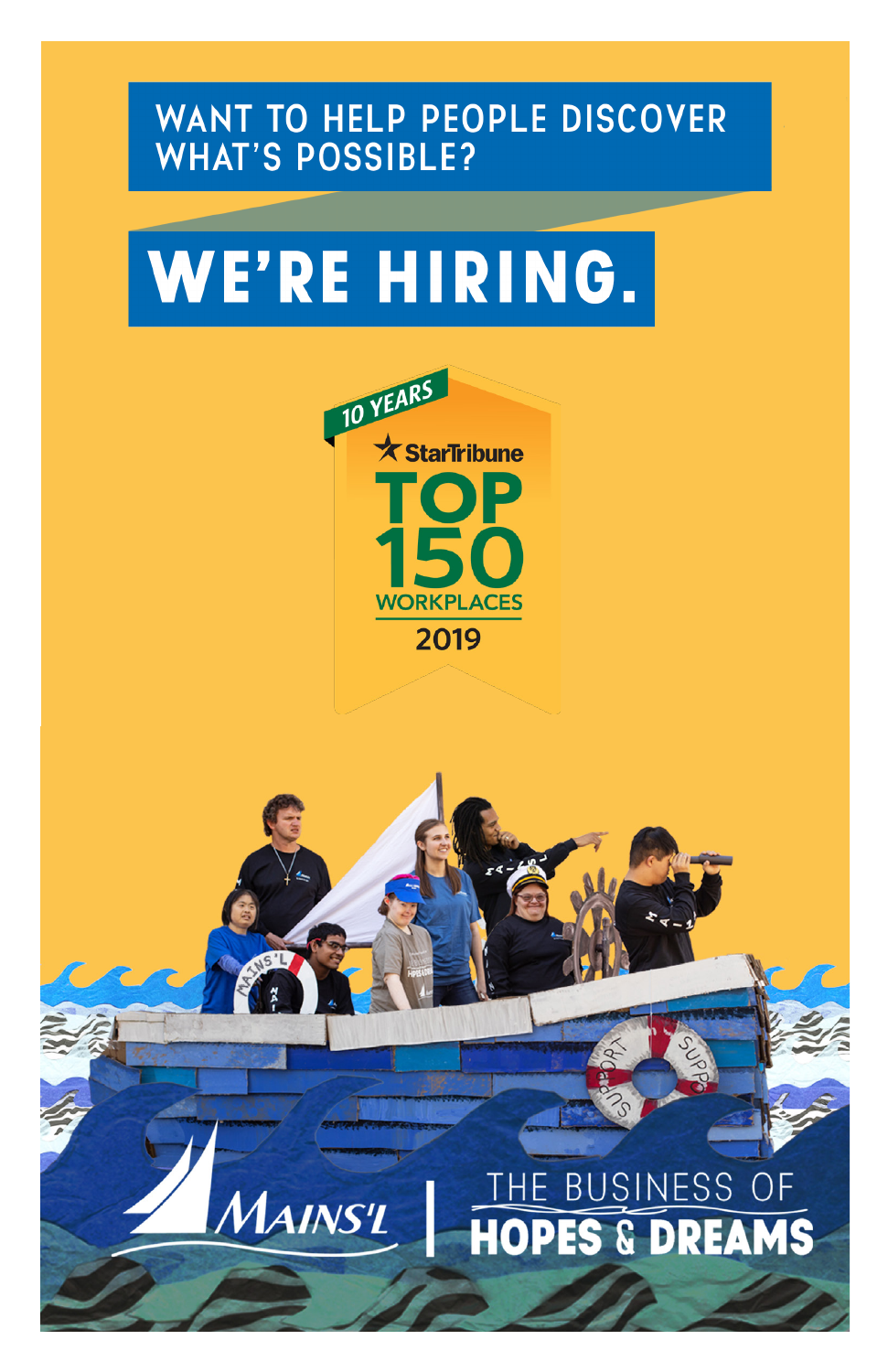We support people who need assistance to live successfully in their homes and communities, by offering innovative supports, responding to their hopes and dreams.

Established in 1989, we began supporting children and adults who have developmental and physical disabilities. Our current services extend to the elderly, children and adults on the autism spectrum, people who have acquired brain injuries, and those who have a primary mental health diagnosis.

# **WHAT WE DO JOB OPENINGS**

**Direct Support "Coaches":** Work directly with people in their homes, offering them support to live the life they choose.

**Leadership positions:** Work with teams, building partnerships through collaboration.

**Behavioral + Mental Wellness Professionals:** Support people through counseling, behavioral health therapy, and nursing.

**Administrative:** Work within our office "crew" in finance, human resources, support services, or information technology (IT).

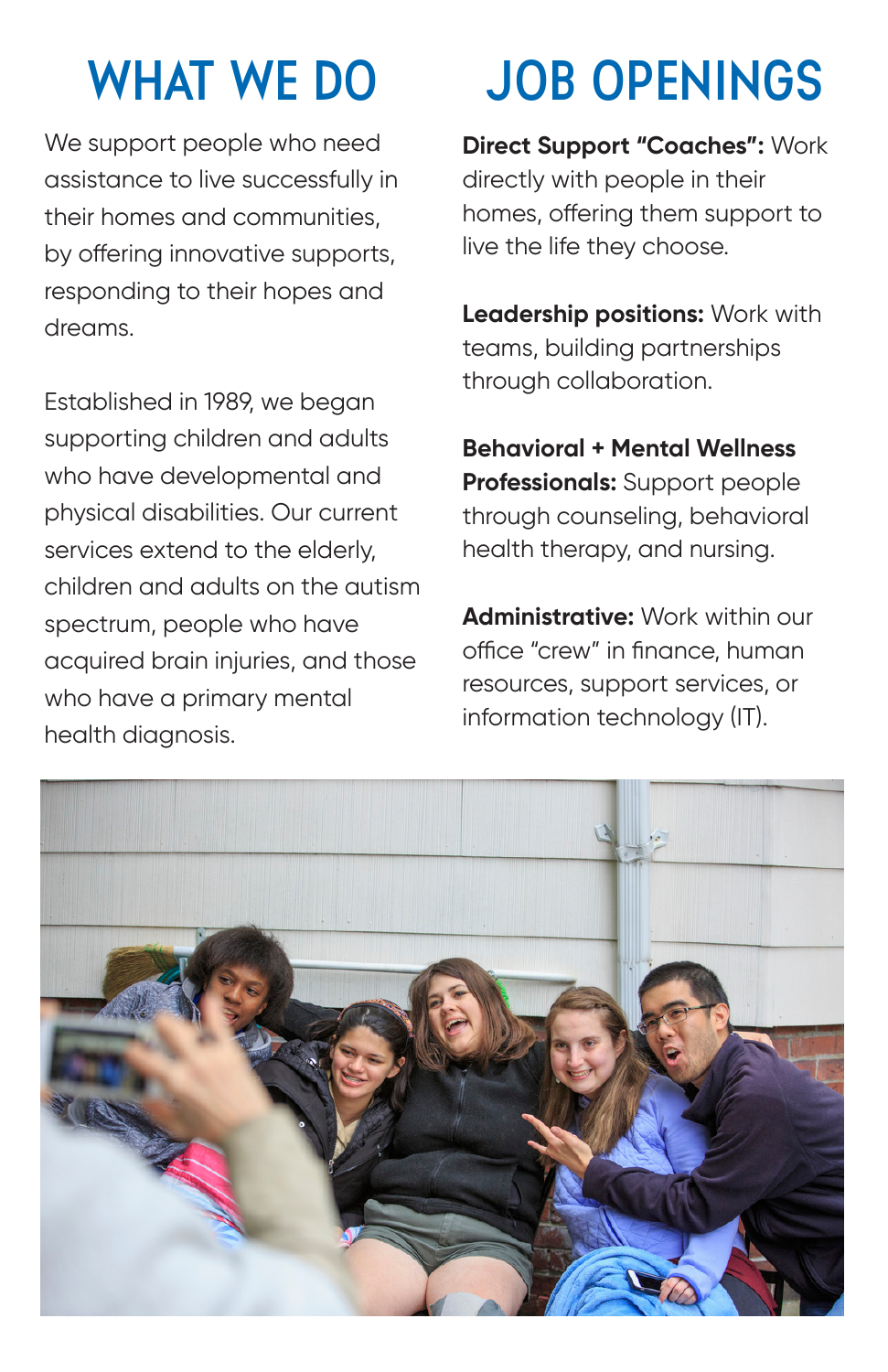# **WE HIRE PEOPLE WHO WANT TO** MAKE THE WORLD A BETTER PLACE.

## **BENEFITS**

Mains'l offers competitive wages and flexible schedules for fulltime and part-time positions.

Our benefits package includes healthcare and dental insurance, a generous 401(k) plan, and paid parental leave. All employees receive paid training, discounts at local universities, tuition reimbursement, and a work environment that supports each person's gifts and talents.

The responses by Mains'l employees (our "crew") have ranked us as a Top Workplace in Minnesota for three years!



## **CORE VALUES**

We believe in honesty and truthfulness.

We believe in serving others.

We believe all people make meaningful contributions, and every person is valuable.

We believe in collaboration and partnerships.

We believe in excellence.

**"Mains'l is a place that encourages people to realize their full potential and continuously grow in their career and as a person. I've never worked somewhere that cares more about and values all people and perspectives as much at the people I work with at Mains'l."**